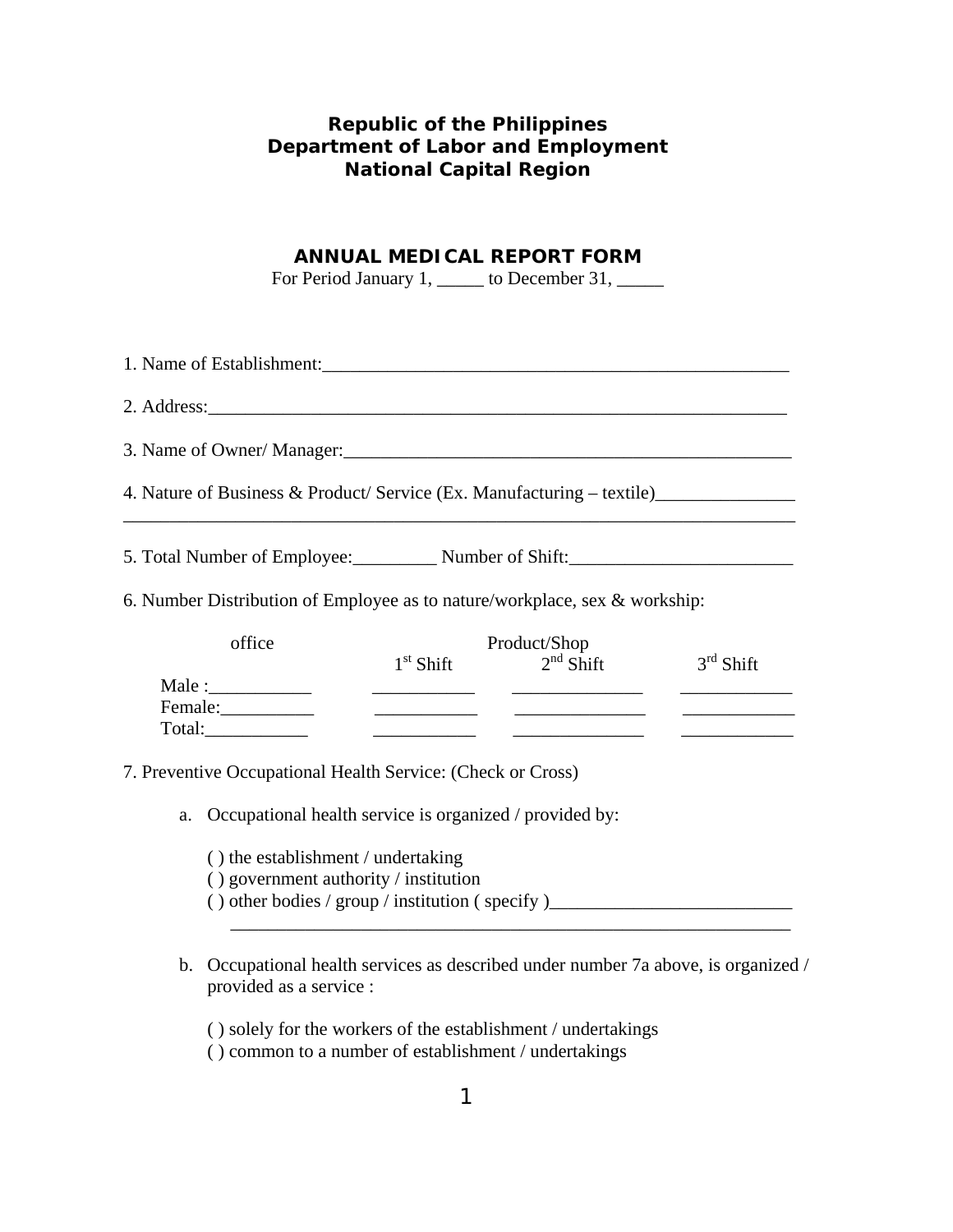c. The employer engages the services of :

| () Occupational health practitioner |  |
|-------------------------------------|--|
|                                     |  |
|                                     |  |
| () Occupational health physician    |  |
| Name:                               |  |
|                                     |  |
| () Occupational health dentist      |  |
|                                     |  |
|                                     |  |
| () Occupational health nurse        |  |
|                                     |  |
|                                     |  |

- d. The occupational health physician/practitioner/nurse/personnel conducts an inspection of the work place:
	- ( ) once every month ( ) once every two (2) months ( ) once every three (3) months ( ) once every six (6) months ( ) other details: \_\_\_\_\_\_\_\_\_\_\_\_\_\_\_\_\_\_\_\_\_\_\_\_\_\_\_\_\_\_\_\_\_\_\_\_\_\_\_\_\_\_\_\_\_\_\_\_\_  $\overline{\phantom{a}}$  ,  $\overline{\phantom{a}}$  ,  $\overline{\phantom{a}}$  ,  $\overline{\phantom{a}}$  ,  $\overline{\phantom{a}}$  ,  $\overline{\phantom{a}}$  ,  $\overline{\phantom{a}}$  ,  $\overline{\phantom{a}}$  ,  $\overline{\phantom{a}}$  ,  $\overline{\phantom{a}}$  ,  $\overline{\phantom{a}}$  ,  $\overline{\phantom{a}}$  ,  $\overline{\phantom{a}}$  ,  $\overline{\phantom{a}}$  ,  $\overline{\phantom{a}}$  ,  $\overline{\phantom{a}}$

#### 8. Emergency Occupational Health Services:

a. The employer provides a treatment room/medical clinic in the work place with medicines and facilities

| () Yes                    | $()$ No |
|---------------------------|---------|
| () others, please specify |         |
|                           |         |

b. Schedule of attendance in the work place:

|                               | Work shift |
|-------------------------------|------------|
| Occupational health physician | hrs./day   |
| Occupational health dentist   | hrs/day    |

- c. Schedule of attendance of full time first aider
	- ( )  $1<sup>st</sup>$  work shift  $($ )<sup>2nd</sup> work shift  $( ) 3<sup>rd</sup>$  work shift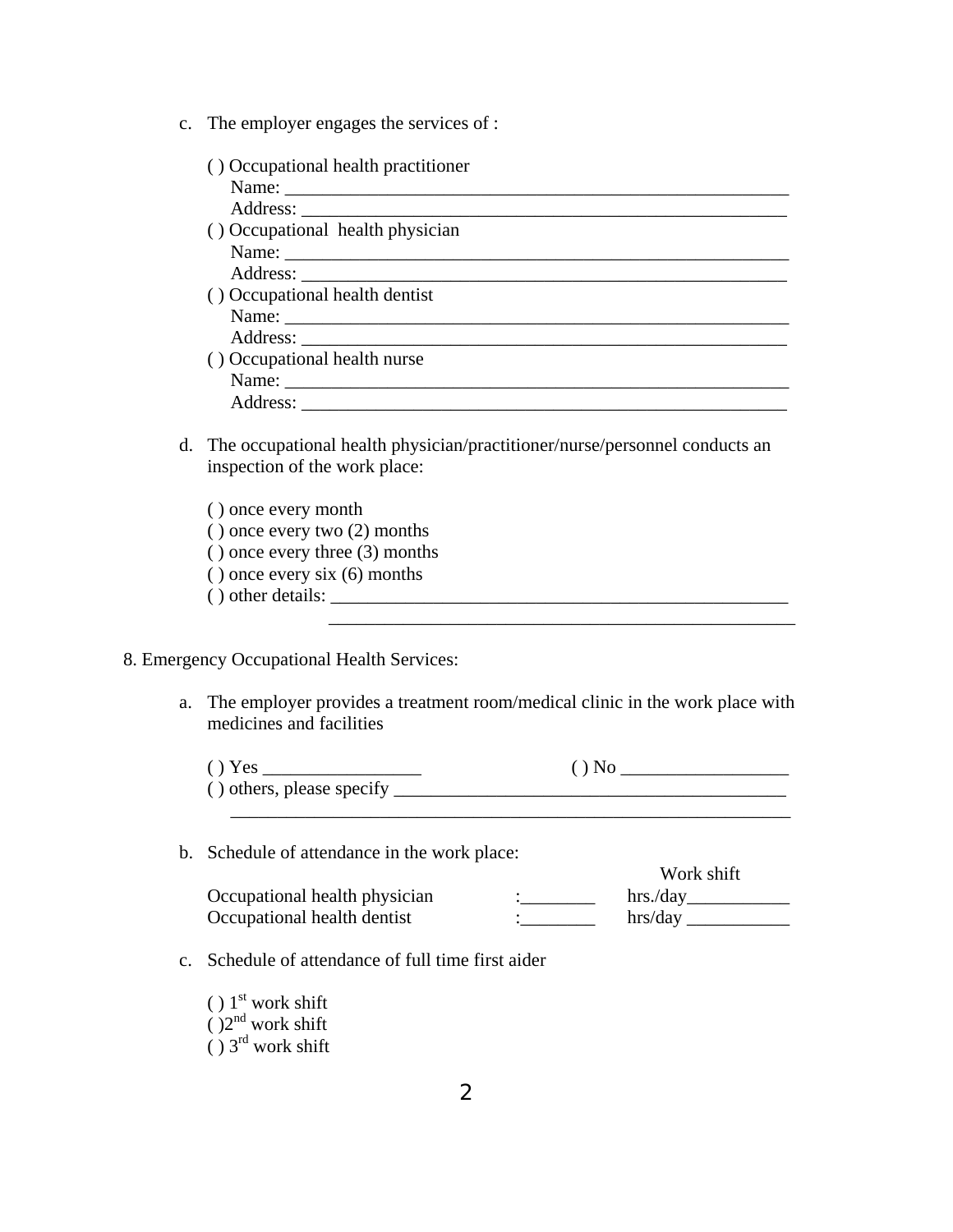- d. The following occupational health personal of this establishment have under gone training in occupation health and safety/first aid :
	- ( ) Occupational health physician ( ) Occupation health dentist ( ) Occupation health nurse ( ) first - aider  $( )$  Others, please specify  $\overline{\phantom{a}}$  , and the contribution of the contribution of the contribution of the contribution of the contribution of the contribution of the contribution of the contribution of the contribution of the contribution of the
- 9. Occupational Health Services
	- a. The occupational health personnel of this establishment regular appraisal of the sanitation system in the workplace:

 $( )$  Yes  $( )$  No

b. Number of workers who underwent the following medical examinations:

|                     | Physical Exam |              | X-rays | Urinalysis |
|---------------------|---------------|--------------|--------|------------|
| 1. Pre-placement    |               |              |        |            |
| 2. Periodic         |               |              |        |            |
| 3. Return-to – work |               |              |        |            |
| 4. Transfer         |               |              |        |            |
| 5. Special          |               |              |        |            |
| 6. Separation       |               |              |        |            |
|                     |               |              |        |            |
|                     | Stool         | <b>Blood</b> | ECG    | Others     |
|                     | Exam          | <b>Test</b>  |        |            |
| 1. Pre-placement    |               |              |        |            |
| 2. Periodic         |               |              |        |            |
| 3. Return-to-work   |               |              |        |            |
| 4. Transfer         |               |              |        |            |
| 5. Special          |               |              |        |            |
| 6. Separation       |               |              |        |            |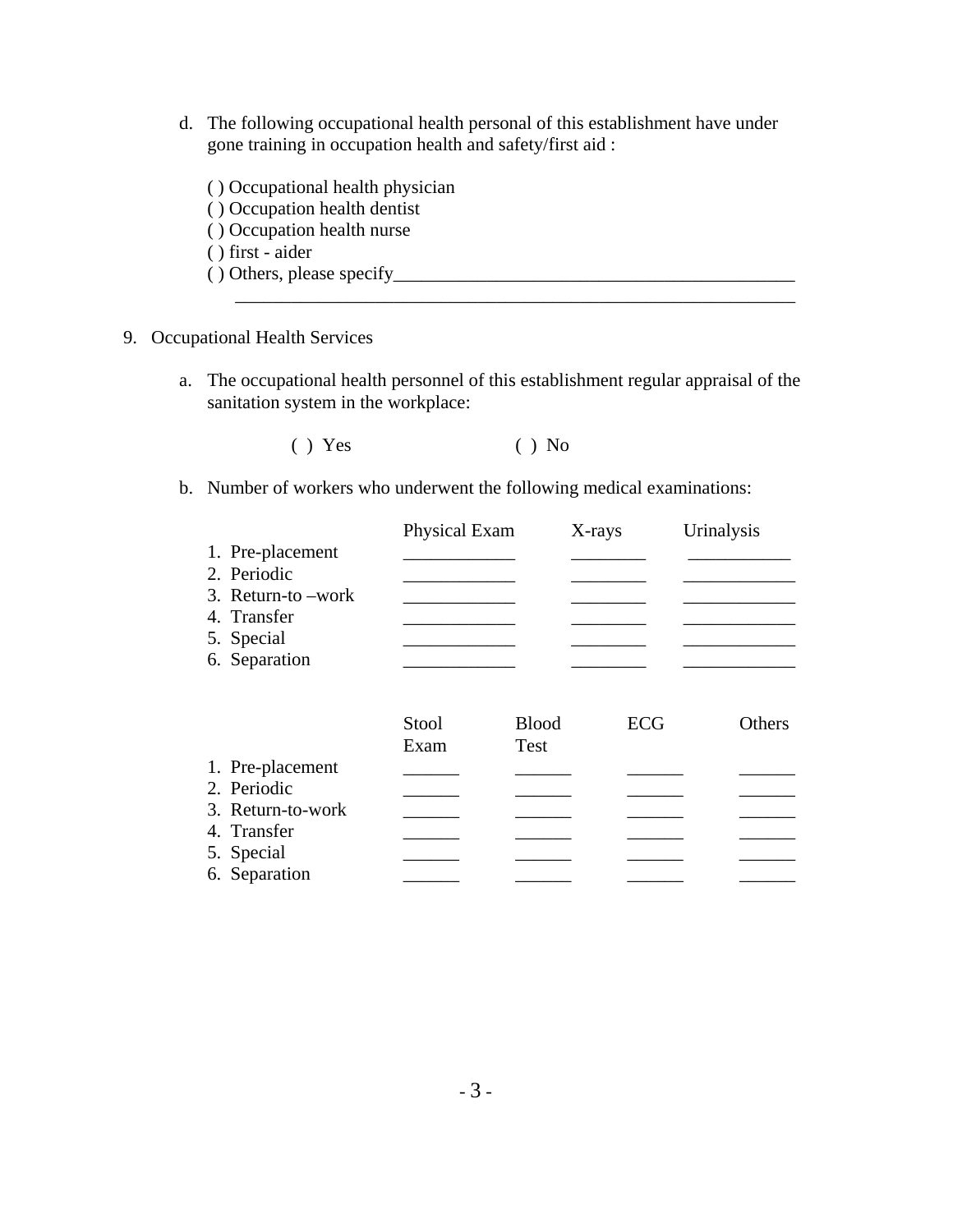# 10. Report of Diseases

a. Number of consultations/treatments for the following diseases:

|                                       | Male | Female | Total No.<br>Of Cases |
|---------------------------------------|------|--------|-----------------------|
| Skin:                                 |      |        |                       |
| ( ) Allergy                           |      |        |                       |
| () Dermatoses                         |      |        |                       |
| () Infection as                       |      |        |                       |
| folliculitis                          |      |        |                       |
| abscess/paronychia                    |      |        |                       |
| () Others                             |      |        |                       |
| Head:                                 |      |        |                       |
| () Tension/headache                   |      |        |                       |
| () Others                             |      |        |                       |
| Eyes:                                 |      |        |                       |
|                                       |      |        |                       |
| $( )$ Error of<br>refraction          |      |        |                       |
|                                       |      |        |                       |
| () Bacterial/Viral<br>conjunctivities |      |        |                       |
| () Cataract                           |      |        |                       |
| () Others                             |      |        |                       |
| Mouth & ENT:                          |      |        |                       |
| ( ) Gingivitis                        |      |        |                       |
| () Herpes Labiales/                   |      |        |                       |
| nasalis                               |      |        |                       |
| () Otitis Media                       |      |        |                       |
| Externa                               |      |        |                       |
| () Deafness                           |      |        |                       |
| () Meniere"s Syndrome                 |      |        |                       |
| /Vertigo                              |      |        |                       |
| Rhinitis/Colds<br>( )                 |      |        |                       |
| <b>Nasal Polyps</b>                   |      |        |                       |
| ) Sinusitis                           |      |        |                       |
| Tonsilio                              |      |        |                       |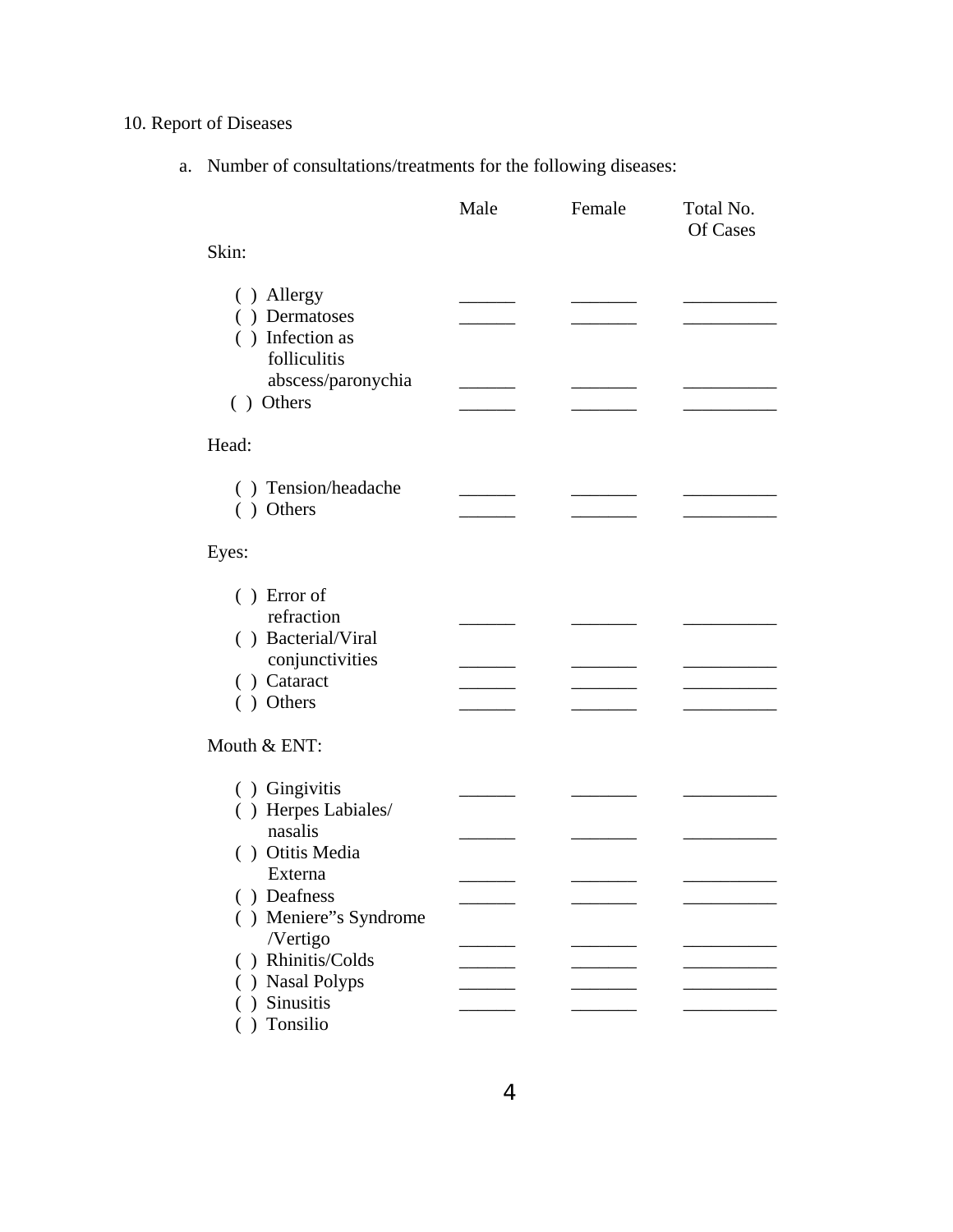| pharyngitis    |  |  |
|----------------|--|--|
| ( ) Laryngitis |  |  |
| $()$ Others    |  |  |

Respiratory:

| ( ) Bronchitis      |  |  |
|---------------------|--|--|
| () Bronchial/Asthma |  |  |
| () Pneumonia        |  |  |
| () Tuberculosis     |  |  |
| ( ) Pneumoconiosis  |  |  |
| ( ) Others          |  |  |

Heart and Blood Vessel:

| ( ) Hypertension    |  |  |
|---------------------|--|--|
| () Hypotension      |  |  |
| ( ) Angina Pectoris |  |  |
| ( ) Myocardial      |  |  |
| Infraction          |  |  |
| () Vascular         |  |  |
| disturbances in     |  |  |
| extremities due     |  |  |
| to continuous       |  |  |
| vibration           |  |  |
| Others              |  |  |

Gastrointestinal:

| ( ) Casroenteritis/ |  |  |
|---------------------|--|--|
| Diarrhea            |  |  |
| () Amoebiasis       |  |  |
| Gastritis/          |  |  |
| Hyperacidity        |  |  |
| ( ) Appendicitis    |  |  |
| () Infectious       |  |  |
| Hepatitis           |  |  |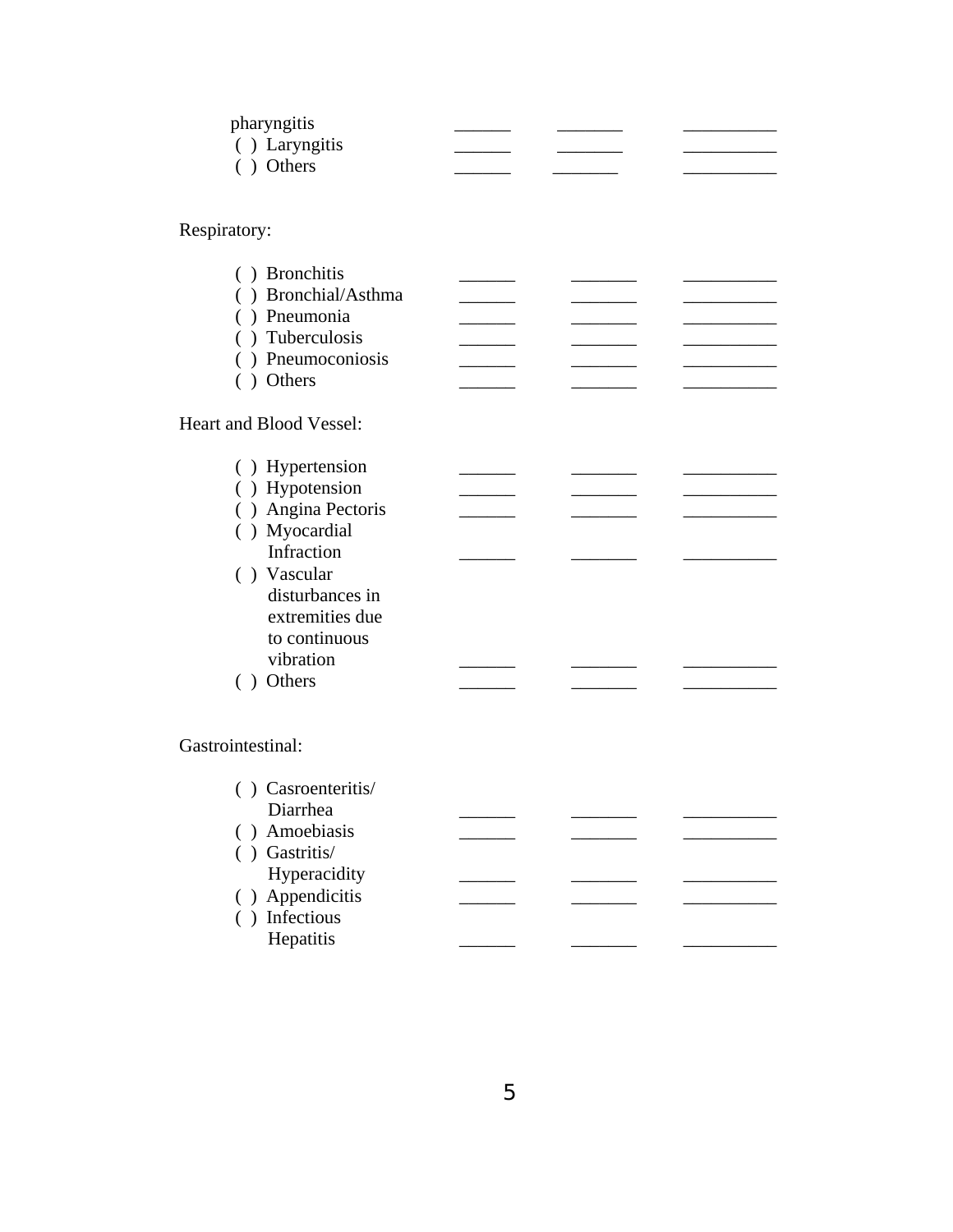| () Liver Cirrhosis  |  |  |
|---------------------|--|--|
| () Hepatic Abscess  |  |  |
| () Cancer (Hepatic/ |  |  |
|                     |  |  |
| Gastric)            |  |  |
| () Ulcer            |  |  |
| ( ) Others          |  |  |
|                     |  |  |
|                     |  |  |
| Genito Urinary:     |  |  |
|                     |  |  |
| () Urinary Tract    |  |  |
| infection           |  |  |
| () Stones           |  |  |
| $( )$ Cancer        |  |  |
| () Others           |  |  |
|                     |  |  |
|                     |  |  |
| Reproductive:       |  |  |
| () Dysmenorrhea     |  |  |
|                     |  |  |
| () Isfection        |  |  |
| (Cervicitive)       |  |  |
| (Vaginitis)         |  |  |
| () Abortion         |  |  |
| (Spontaneus)        |  |  |
| (threatened)        |  |  |
| () Hyperremesis     |  |  |
| Gravidarum          |  |  |
| () Uterine Tumors   |  |  |
|                     |  |  |
| () Cervical Polyp/  |  |  |
| Cancer              |  |  |

# 12. Immunization Program (Indicate number immunized)

| Nature                            | Male | Female | Total No.<br>Of Cases |
|-----------------------------------|------|--------|-----------------------|
| <b>Tetanus Toxoid Injection</b>   |      |        |                       |
| <b>Tetanus Antioxin Injection</b> |      |        |                       |
| <b>Tetanus Globulin Injection</b> |      |        |                       |
| Hepatitis B Vaccine               |      |        |                       |
| Rabies Vaccine                    |      |        |                       |
| Others (Please Specify)           |      |        |                       |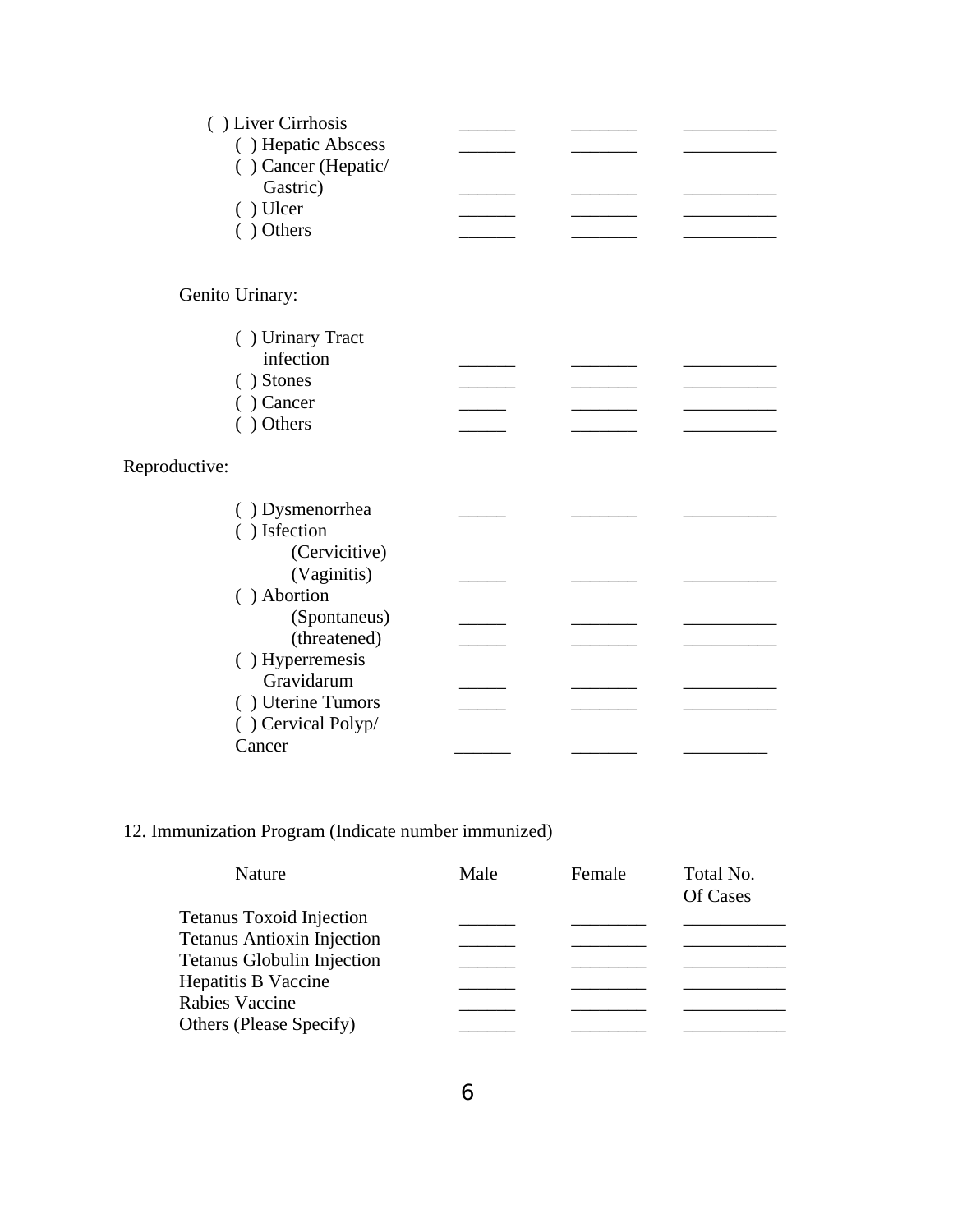- 13. Keeping of Medical Records of Workers (Please Check)
	- ( ) Done ( ) Not Done
- 14. Health Education and Counseling by Health and Safety Personnel: (Please Check one or more)
	- ( ) done individual as each worker comes to the clinic for consultation.
	- ( ) done in organized group discussions/seminars.<br>( ) done with the use of visual displays and/or prom
	- done with the use of visual displays and/or promotional materials, leaflets, etc.
- 15. Other Health Programs (Please Check)

| Seminars                        | Use of Visual | Counseling   |
|---------------------------------|---------------|--------------|
|                                 |               |              |
|                                 |               |              |
| Material and Child Care Program |               |              |
|                                 |               |              |
|                                 |               |              |
|                                 |               |              |
|                                 |               | id/Materials |

Physical Fitness Program: (Please Check)

| <b>Sport Activities</b> | $()$ Yes | $()$ No |  |
|-------------------------|----------|---------|--|
| Others (Please Check)   | $()$ Yes | $()$ No |  |

16. Hazard in the workplace : (Please check and give details of the substance)

|                                                                                                                                              | Substance and/or | Number of workers |
|----------------------------------------------------------------------------------------------------------------------------------------------|------------------|-------------------|
|                                                                                                                                              | sources          | exposed           |
| Chemical Hazard:<br>$a_{-}$<br>b.                                                                                                            |                  |                   |
| $( )$ Dust (Ex. Silica dust)<br>() Liquid (Ex. Mercury)<br>() Mist/fumes/vapors<br>(Ex. mist from paint spraying)<br>$( )$ Gas (Ex. CO, H2S) |                  |                   |
| () Others (please specify)<br>(Ex. solvents)                                                                                                 |                  |                   |